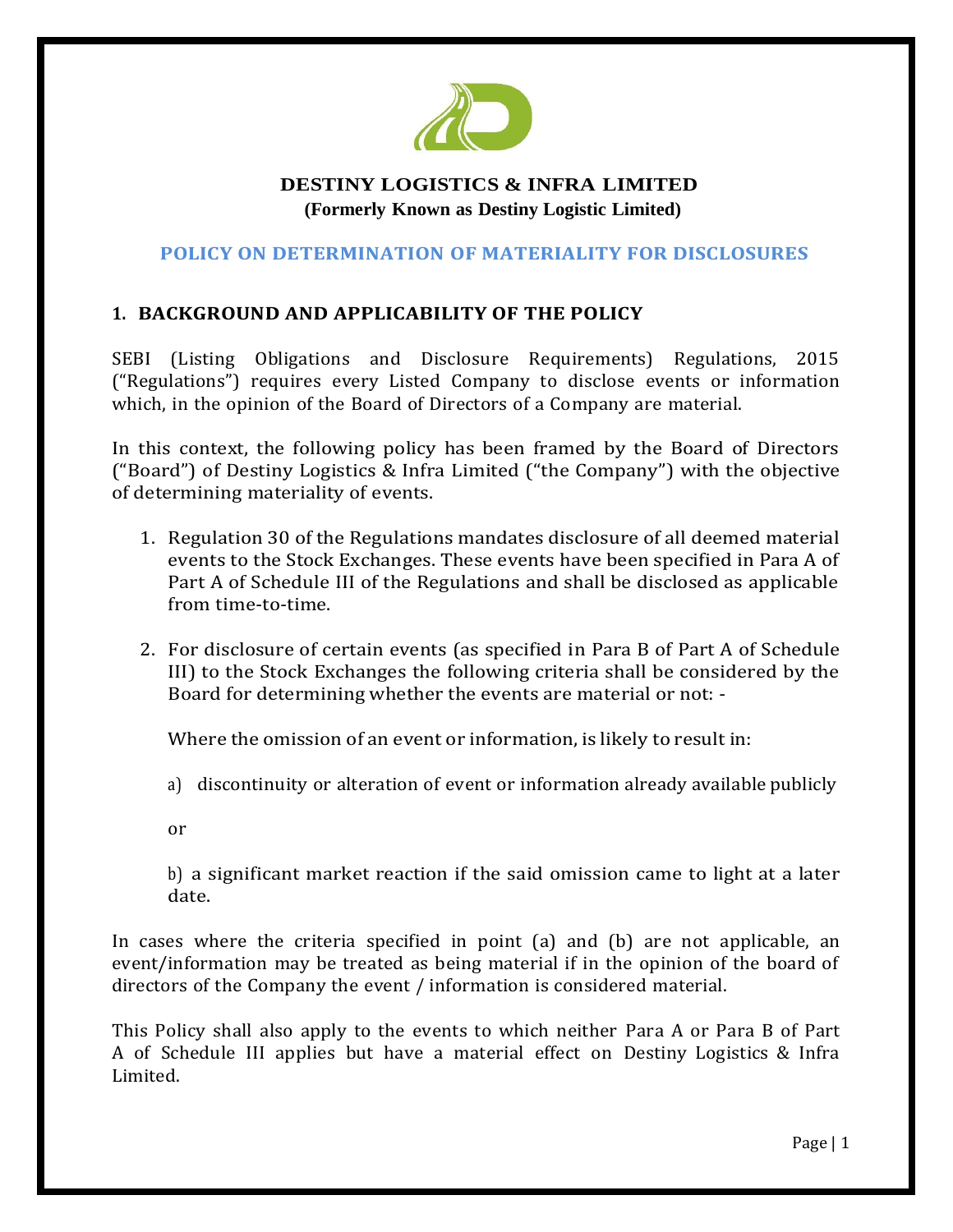

### **2. Definitions**

In this Policy, unless the context requires otherwise: —

- a. "**Board of Directors"** shall mean the Board of Directors of Destiny Logistics & Infra Limited.
- b. **"Chief Financial Officer" or "whole time finance director" or "head of finance",** by whatever name called, shall mean the person heading and discharging the finance function of the Company as disclosed by it to the recognized stock exchange(s) in its filing under the Listing regulations;
- c. **"Key Managerial Personnel"** means Managing Director, Chief Executive Officer, Whole Time Director and Company Secretary of Destiny Logistics & Infra Limited.
- d. **"Officer"** includes any Director, Manager or Key Managerial Personnel or any person in accordance with whose directions or instructions the Board of Directors or any one or more of the Directors is or are accustomed to act and includes Promoter of the Company.
- e. **"Promoter" and "Promoter Group"** shall have the same meaning as assigned to them respectively in clauses (za) and (zb) of sub-regulation (1) of regulation 2 of the Securities and Exchange Board of India (Issue of Capital and Disclosure Requirements) Regulations, 2009.
- f. **"Subsidiary"** means a subsidiary as defined under sub-section (87) of section 2 of the Companies Act, 2013;

All other words and expressions used but not defined in this Policy, but defined in the SEBI Act, 1992, Companies Act, 2013, the Securities Contracts (Regulation) Act, 1956, the Depositories Act, 1996 and / or the rules and regulations made there under shall have the same meaning as respectively assigned to them in such Acts or rules or regulations or any statutory modification or re-enactment thereto, as the case may be.

# **3. OBJECTIVE OF THE POLICY**

The objectives of this Policy are as follows:

a. To ensure that the Company complies with the disclosure obligations to which it is subject as a publicly-traded company as laid down by the Listing Regulations, various Securities Laws and any other legislations.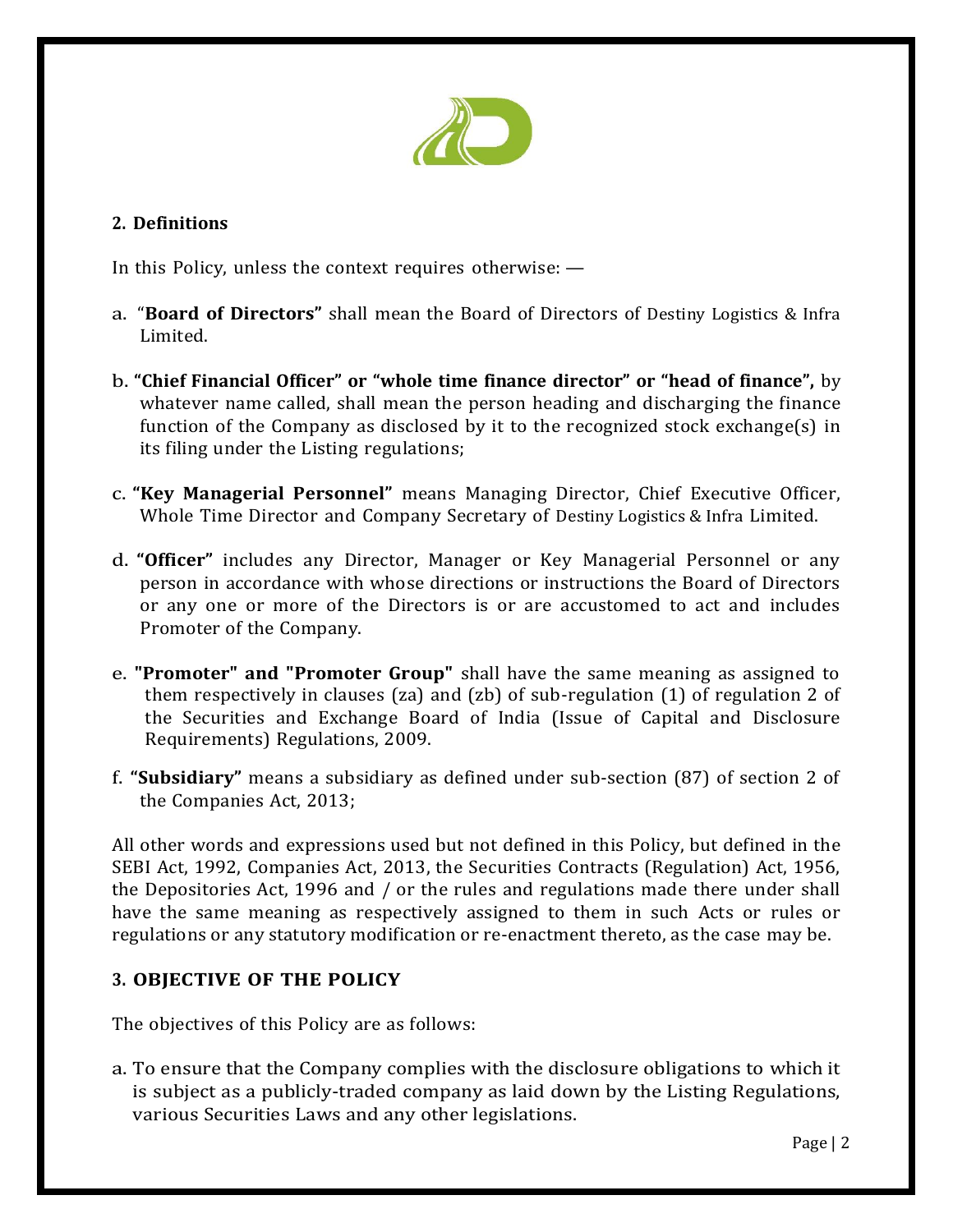

- b. To ensure that the information disclosed by the Company is timely, transparent and continuous till the termination of the specific event or information.
- c. To ensure that to the best of the knowledge of the Management, the corporate documents and public statements are accurate and do not contain any misrepresentation.
- d. To protect the confidentiality of Material / Price sensitive information within the context of the Company's disclosure obligations.
- e. To provide a framework that supports and fosters confidence in the quality and integrity of information released by the Company.
- f. To ensure uniformity in the Company's approach to disclosures, raise awarenessand reduce the risk of selective disclosures.

### **4. PERSON(S) RESPONSIBLE FOR DISCLOSURE**

The Board of Directors of the Company has duly authorized Mrs. Rekha Bhagat, Managing Director of the Company to determine the materiality of an event or information and to make appropriate disclosure on a timely basis. The Authorized Person is empowered to seek appropriate counsel or guidance, as and when necessary, from other internal or external stakeholders as he may deem fit.

The Authorized Person(s) shall have the following powers and responsibilities for determining the material events or information:

- a. To review and assess an event or information that may qualify as 'material' and may require disclosure, on the basis of facts and circumstances prevailing at a given point in time.
- b. To determine the appropriate time at which the disclosures are to be made to the stock exchanges based on an assessment of actual time of occurrence of an event or information.
- c. To disclose developments that are material in nature on a regular basis, till such time the event or information is resolved / closed, with relevant explanations.
- d. To consider such other events or information that may require disclosure to be made to the stock exchanges which are not explicitly defined in the Listing Regulations and determine the materiality, appropriate time and contents of disclosure for such matters.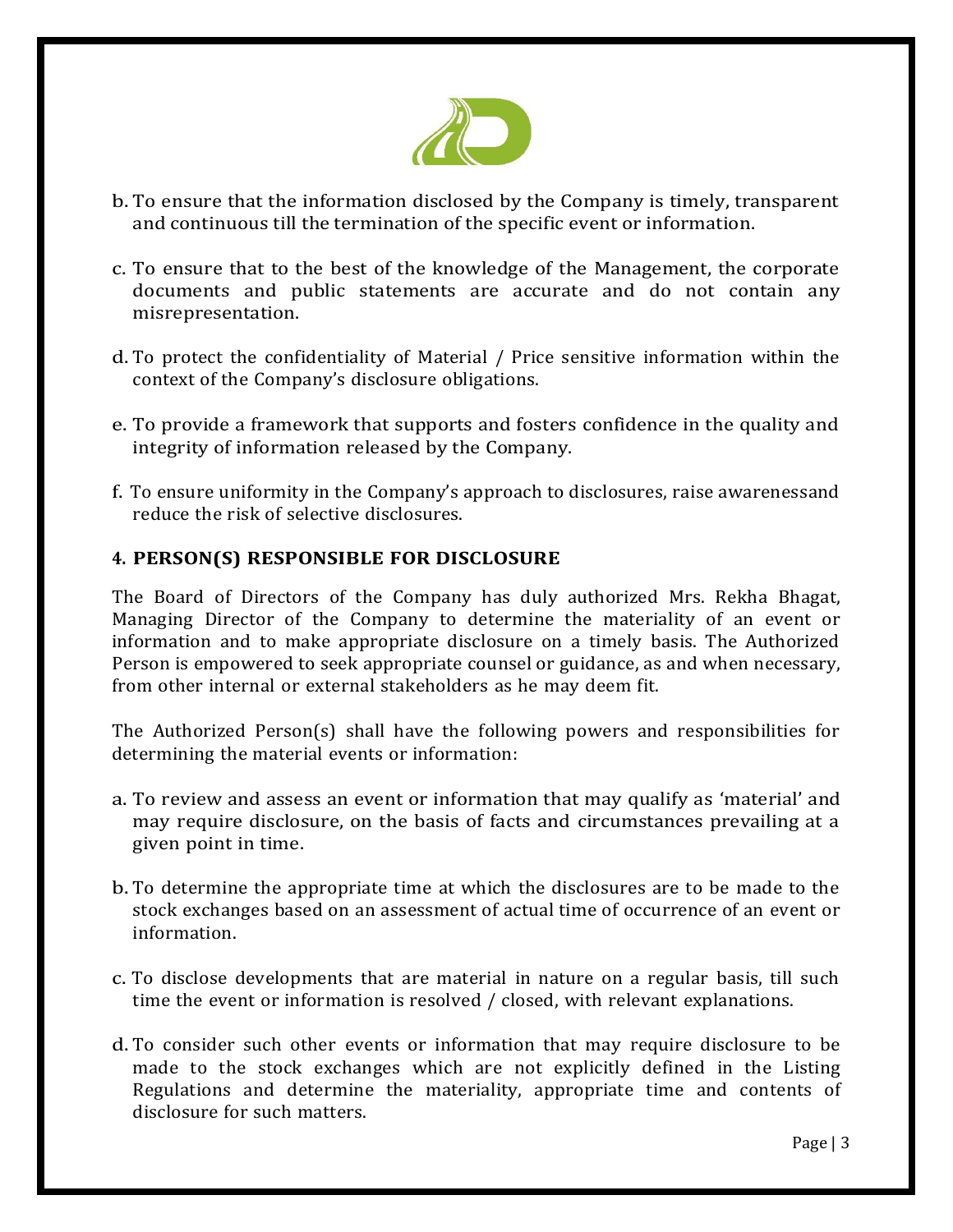

e. To disclose all events or information with respect to the subsidiaries which are material for the Company.

## **5. GUIDELINES FOR ASSESSING MATERIALITY**

Materiality will be determined on a case to case basis depending on the facts and the circumstances pertaining to the event or information. The following criteria willbe applicable for determination of materiality of event or information: –

a) The omission of an event or information which is likely to:

- $\triangleright$  result in a discontinuity or alteration of an event or information already available publicly; or
- $\triangleright$  result in significant market reaction if the said omission came to light at a later date;
- b) In the opinion of the Board of Directors of the Company, the event /Information ought to be disclosed.

### **6. GUIDANCE ON TIMING OF AN EVENT OR INFORMATION**

The Company may be confronted with the question as to when an event/information can be said to have occurred. In certain instances, the answer to above question would depend upon the stage of discussion, negotiation or approval and in other instances where there is no such discussion, negotiation or approval required viz. in case of natural calamities, disruptions etc, the answer to the above question would depend upon the timing when the Company became aware of the event/information.

In the former, the events / information (based on the facts and circumstances), can probably be said to have occurred upon receipt of approval of Board of Directors. However, considering the price sensitivity involved, for certain events e.g. decision on declaration of dividends etc., disclosure shall be made on receipt of approval of the event by the Board of Directors, pending Shareholder's approval. In the latter, the events / information can be said to have occurred when the Company becomes aware of the events / information, or as soon as, an officer of the Company has, or ought to have reasonably come into possession of the information in the course of the performance of his duties.